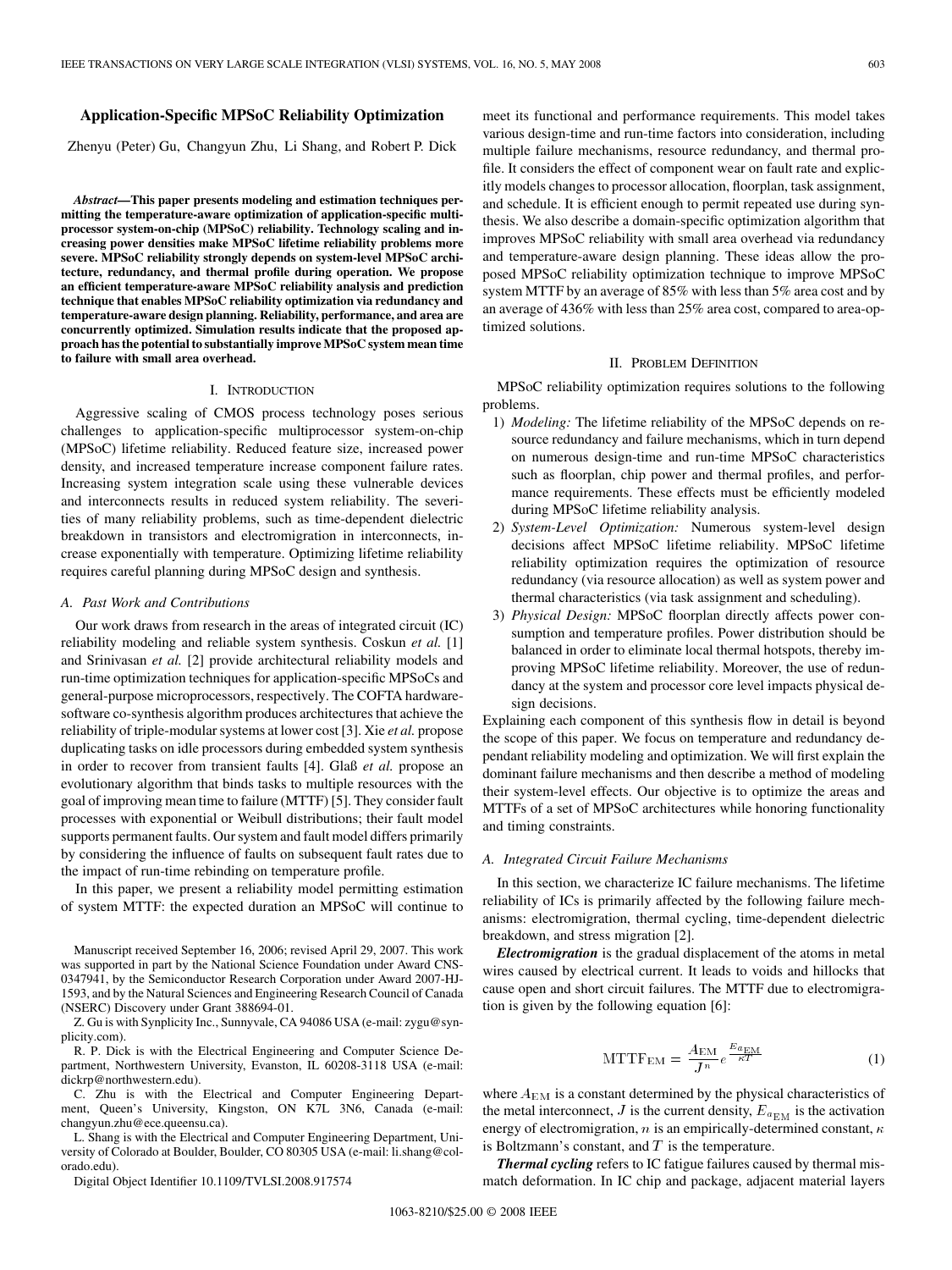such as copper/low- $k$  dielectric have different coefficients of thermal expansion. As a result, run-time thermal variation causes fatigue deformation, leading to failures. The MTTF due to thermal cycling is given by the following equation [6]:

$$
MTTF_{TC} = \frac{A_{TC}}{(T_{\text{average}} - T_{\text{ambient}})^q}
$$
 (2)

where  $A_{\text{TC}}$  is a constant coefficient,  $T_{\text{average}}$  is the chip average runtime temperature,  $T_{\text{ambient}}$  is the ambient temperature, and q is the Coffin–Manson exponent constant.

*Time-dependent dielectric breakdown* is the deterioration of the gate dielectric layer. This effect depends strongly on temperature and is becoming increasingly prominent with the reduction of gate-oxide dielectric thickness and non-ideal supply voltage reduction. The MTTF due to time-dependent dielectric breakdown is given by the following equation [2], [6]:

$$
MTTF_{\text{TDDB}} = A_{\text{TDDB}} \left(\frac{1}{V}\right)^{(a-bT)} e^{\frac{A+B/T+CT}{\kappa T}} \tag{3}
$$

where  $A_{\text{TDDB}}$  is a constant, V is the supply voltage, and a, b, A, B, and C are fitting parameters.

*Stress migration* is the mass transportation of metal atoms in metal wires due to mechanical stress caused by thermal mismatch among metal and dielectric materials. The MTTF resulting from stress migration is given by the following equation [6]:

$$
MTTF_{SM} = A_{SM}|T_0 - T|^{-n}e^{\frac{E_{aSM}}{\kappa T}}
$$
 (4)

where  $A_{\text{SM}}$  is a constant,  $T_0$  is the metal deposition temperature during fabrication,  $T$  is the run-time temperature of the metal layer,  $n$  is an empirically-determined constant, and  $E_{a_{\rm SM}}$  is the activation energy for stress migration.

Equations  $(1)$ – $(4)$  indicate that the lifetime reliability of ICs is strongly influenced by temperature. Therefore, thermal analysis and optimization techniques play important roles in reliability optimization.

#### *B. MPSoC Reliability Modeling and Optimization*

We define *system MTTF* as the average amount of time an MPSoC will operate, possibly in the presence of component faults, before its performance drops below some designer-specified constraint or it is no longer able to execute the specified workload. Using system MTTF to characterize reliability has the advantage of taking into account performance; this is important for consumer electronics and most other MPSoC applications.

The system MTTF of an MPSoC is a function of the lifetime reliabilities of all its processing elements (PEs). In this paper, we propose a system-level lifetime reliability model for MPSoCs. Our first step is to derive an efficient modeling method that can accurately predict the lifetime reliability of each MPSoC PE.

*1) Reliability Modeling of On-Chip PEs:* The lifetime reliability of an on-chip PE is influenced by numerous design-time and run-time factors, such as architecture-level and circuit-level redundancy, accumulation of wear, and run-time power temperature. Accurate lifetime characterization of each PE is challenging.

We propose a PE reliability model that is capable of incorporating the effects of multiple fault mechanisms, component-level resource redundancy, and temperature. The dependence of lifetime failure processes on other parameters, such as current density, is not directly considered. Constant values of these parameters resulting in PE MTTFs of 30 years at 50  $^{\circ}$ C and 1.8 V are used [2]. For the sake of explanation, our description of PE reliability modeling starts from the simplest case, i.e., a single failure mechanism, single point of failure (no resource redundancy), and constant temperature. These assumptions are later relaxed and the reliability model generalized.

*Lognormal Distribution Reliability Model for Single PE, Single Point of Failure:* Statistical modeling is commonly used in IC reliability characterization. Researchers have proposed using various statistical models, e.g., exponential, Weibull, and lognormal, to characterize IC lifetime failures. Compared to other commonly-considered statistical models, the lognormal distribution more accurately models the time-dependent degradation processes of ICs, e.g., diffusion, corrosion, migration, and crack propagation [2] caused by the failure mechanisms described in Section II-A. However, using the lognormal distribution complicates the derivation of analytical solutions. Numerical methods, such as Monte Carlo simulation or statistical fitting techniques, are required. These methods are computationally intensive.

Starting from the simplest assumption, for a failure mechanism  $i$ , the run-time fault probability density function (PDF)  $f_i(t)$  and the corresponding fault cumulative distribution function (CDF)  $F_i(t)$  have two parameters:  $\sigma_{PE}^{i}$  (a shape parameter) and  $\mu_{PE}^{i}$  (a scale parameter). The MTTF of an on-chip PE due to a particular failure mechanism  $i$ ,  $MTTF_{PE}^{i}$ , is then estimated

$$
MTTF_{\rm PE}^{i} = \int_{0}^{\infty} t f_i(t) dt = \int_{0}^{1} t dF_i(t) = e^{\mu_{\rm PE}^{i} + \sigma_{\rm PE}^{i}^{2}/2}.
$$
 (5)

The overall lifetime reliability of each on-chip  $PE MTTF_{PE}$  is modeled by a joint lognormal distribution that depends on the major failure mechanisms described in Section II-A. We assume that the relationships among different failure mechanisms are serial, i.e., each individual failure mechanism can result in the failure of a non-redundant PE. Therefore, for each non-redundant PE, the CDF of its overall lifetime failure probability follows:

$$
F_{\rm PE}(t) = 1 - \prod_i (1 - F_i(t))
$$
 (6)

where  $i$  is the index of different failure mechanisms.

Researchers have often used exponential distributions for statistical modeling due to their convenience. Given  $F_i(t)$ 's with exponential distributions, (6) would yield an easily-computed analytical solution. However, as a consequence of using the more accurate lognormal distribution for each  $F_i(t)$ , (6) does not allow straightforward estimation of PE MTTF,  $MTTF_{PE}$ . In this paper, we use statistical fitting to approximate MTTF<sub>PE</sub> using a single lognormal distribution, governed by  $\mu_{\text{PE}}$  and  $\sigma_{\text{PE}}$ . The parameters for this approximation follow:

$$
\mu_{\rm PE} = \frac{1}{2} \log \left( \frac{\left( \int_0^\infty t dF_{\rm PE}(t) \right)^4}{\int_0^\infty t^2 dF_{\rm PE}(t)} \right) \tag{7}
$$

$$
\sigma_{\rm PE} = \sqrt{\log\left(\frac{\int_0^\infty t^2 dF_{\rm PE}(t)}{\left(\int_0^\infty t dF_{\rm PE}(t)\right)^2}\right)}.
$$
 (8)

The derivation of these parameters is omitted due to space constraints.

*Reliability Models for Inactive Spare and Active Spare Redundant PEs:* PEs may have component redundancy to improve reliability or performance. Such PEs can be designed to continue functioning even after some of their components, e.g., an arithmetic logic unit (ALU) or a cache bank, fail. We define inactive spares to be redundant resources that are not activated until a fault occurs in an active resource. The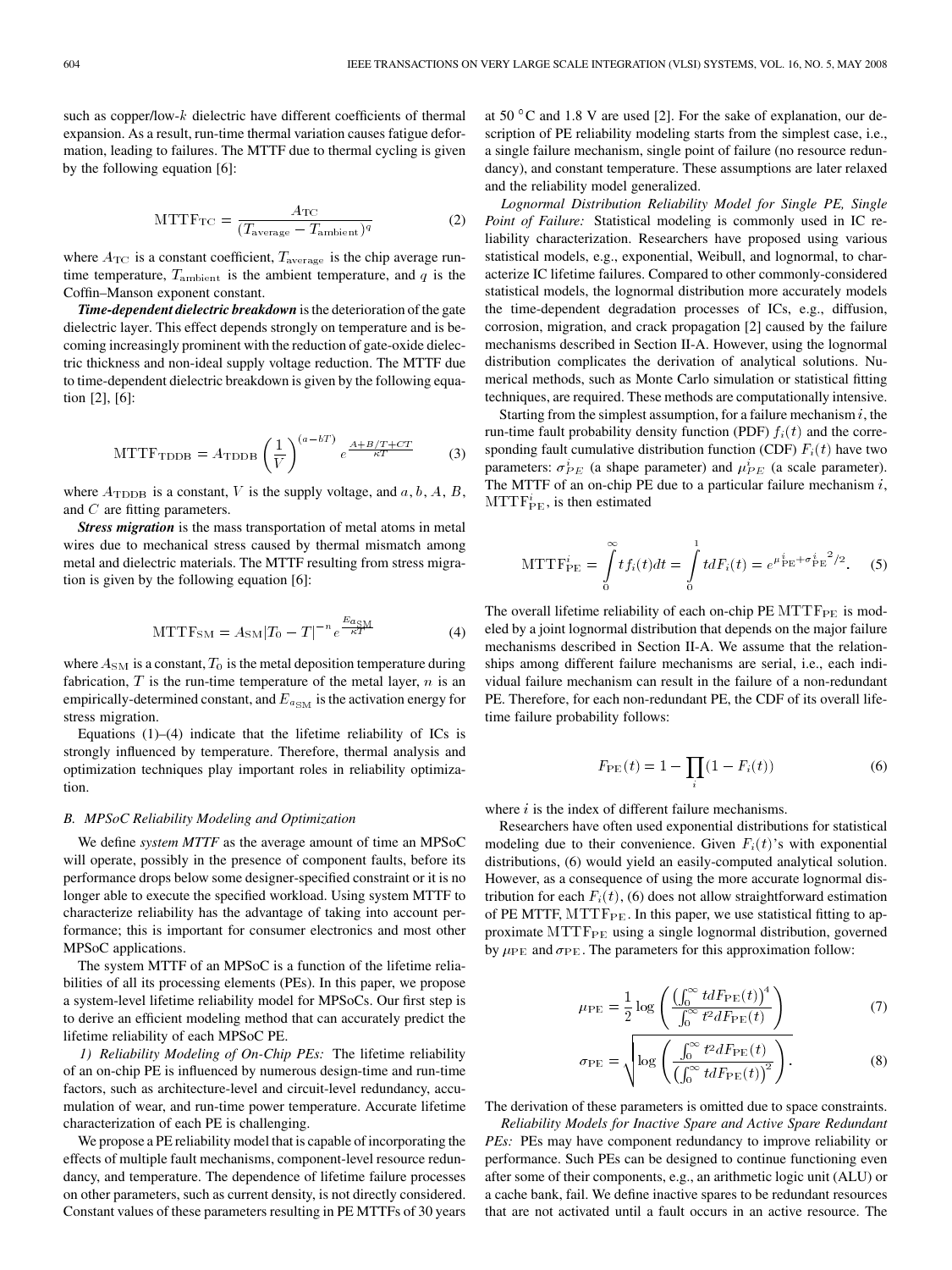

Fig. 1. Temperature impact on MTTF.

impact of faults in inactive spares upon the lifetime reliabilities of PEs can be characterized as follows.

Assume a PE contains M types of resources. Each type of resource  $S_i, i \in \{1, \ldots, M\}$ , is comprised of  $N_i$  identical elements. Assume the cumulative failure probability of resource element  $E_{i,j}$ ,  $i \in \{1, ..., M\}, j \in \{1, ..., N_i\}$  is  $F_{i,j}(t)$ . Then, the cumulative failure probability of resource  $S_i$ ,  $F_{S_i}(t) = \prod_i F_{i,j}(t)$ . The MIN–MAX approximation [2] may be used to bound the MTTF of a PE with M types of resources as follows:

$$
MTTF_{PE} = \min_{i=1}^{M} \left( \int_{0}^{1} t dF_{S_i}(t) \right).
$$
 (9)

*Active spares* are redundant resources that are actively used even before any faults have occurred. Faults in active spares reduce the performance of the affected PE. Determining the reliability impact of faults that result in changes to observable PE behavior involves system-level design decisions, and will be described in detail in Section II-B2.

*Temperature-Dependent Reliability Model for Potentially Redundant PEs:* The lifetime reliability of a PE strongly depends on its temperature. After each MPSoC solution is derived, performance and power analysis are conducted. The estimated power profile, MPSoC floorplan, and cooling configuration are provided to a thermal analysis algorithm [7] to determine the thermal profile. Note that (9) is derived under an assumption of constant PE temperature. Next, we discuss temperature-dependent PE MTTF estimation.

The temperature profile of an MPSoC varies as the tasks assigned to it change. Task assignments change whenever migration is used to compensate for a partial or complete PE failure. The impact of temperature variation on MTTF calculation is illustrated in Fig. 1. In this example,  $T_1$  and  $T_2$  are temperatures. The PE is initially hot  $(T_1)$  and, at time  $t_1$ , becomes cooler  $(T_2)$ . Functions  $f_1(t)$  and  $f_2(t)$  are the fault PDFs given temperatures  $T_1$  and  $T_2$ , respectively. The overall fault distribution of the PE should satisfy the following equation, i.e., the overall cumulative fault distribution equals one

$$
\int_{0}^{t_1} f_1(t)dt + \int_{t_2}^{\infty} f_2(t)dt = 1.
$$
 (10)

When we switch from the fault PDF associated with one temperature, e.g.,  $T_1$ , to that associated with another temperature, e.g.,  $T_2$ , it is necessary to adjust our start time to the value, in the new time scale, associated with the appropriate amount of wear that had been experienced in the previous time scale, i.e., we must start integrating from the effective age of the PE. For this example, the concept can be summarized as follows:  $F_1(t_1) = F_2(t_2)$ .

Given that  $\{T_0, T_1, \ldots, T_{N-1}\}\$  denote the PE thermal profile, the overall fault distribution should satisfy the following equation:

$$
\int_{t_{s0}=0}^{t_{e0}} f_0(t)dt + \int_{t_{s1}}^{t_{e1}} f_1(t)dt + \dots + \int_{t_{sN-1}}^{\infty} f_{N-1}(t)dt = 1 \quad (11)
$$

where  $f_i(t)$  denotes the fault PDF of the PE at temperature  $T_i$ ,  $t_{ei}(t)$ denotes the transition time at which the temperature changes from  $T_{i-1}$ to  $T_i$ , and  $t_{si}(t)$  denotes the equivalent age of the PE, starting from  $t_{ei-1}$ , when the temperature switches to  $T_i$ . The value of  $t_{si}$  can be determined using (11), allowing the MTTF of a PE to be determined using the following equation:

$$
MTTF = \sum_{i=0}^{N-1} \int_{t_{si}}^{t_{ei}} t f_i(t) dt.
$$
 (12)

This has the effect of breaking time into regions  $(\sum_{i=0}^{N-1})$  during which the temperature of the PE is uniform and, during each region, weighting each time instant by the probability of failure at that instant  $(t \cdot f_i(t))$ . Values for  $t_{si}$  and  $t_{ei}$  are computed based on (11).

Reliability analysis may be conducted numerous times during reliability optimization. Therefore, modeling efficiency is critical. An MPSoC consists of numerous PEs. If the cumulative fault probability distributions  $F_i(t)$  are lognormal, then solving (9) requires computationally intensive numerical analysis. To improve computational efficiency, we produce a PE reliability library before reliability optimization by precharacterizing the reliability distributions of PEs as functions of temperature and supply voltage. During MPSoC reliability optimization, when solving (12), the value of  $F_i(t)$  is efficiently obtained using table lookups.

*2) Reliability Modeling and Optimization of MPSoCs:* In this section, we discuss MPSoC lifetime reliability estimation and optimization. Many MPSoCs have built-in resource redundancy. In the recent past, techniques to provide both component-level (intra-PE) and PE-level redundancy have been proposed to improve system reliability and performance [2]. For MPSoCs with resource redundancy, faults may or may not cause system failures.

**Algorithm 1** System MTTF analysis of an MPSoC solution

- 1: Given an MPSoC solution  $MPSOC_{Sol}$ ,  $MTTF_{MPSoC} = 0$ , time  $t = 0$
- 2: **while** system schedule is valid **do**
- 3:  $MPSoC_{Func}$  are the functioning PEs in  $MPSoC_{Sol}$
- 4: Fault interval  $e_i = \min_{pe \in MPS \circ C_{Func}} (MTTF_{pe})$
- 5:  $MTTF_{MPSoC} += e_i$
- 6: Task migration, scheduling
- 7: **if** system scheduling is valid **then**
- 8: Power analysis, thermal analysis
- 9: Determine the temperature of each PE
- 10: **else**
- 11: Return  $MTTF_{MPSOC}$
- 12: **end if**
- 13: **end while**

Algorithm 1 estimates system MTTF based on statistical models of MPSoC run-time fault processes. Starting from time  $t = 0$ , it determines the minimal MTTF among all the PEs using (12) (line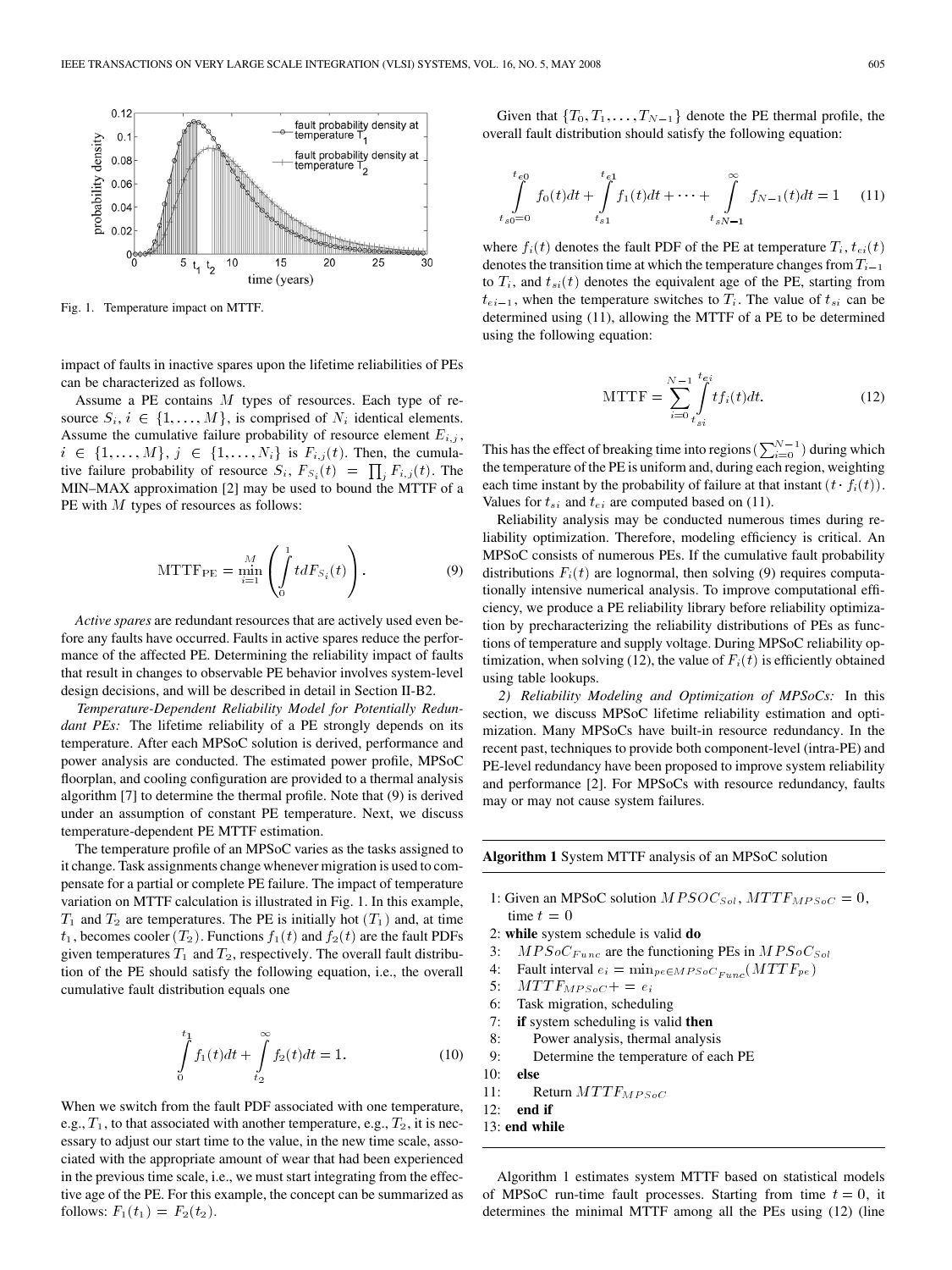4). Each fault may result in partial or complete PE failure. In either case, task migration is used to balance system workload and optimize performance. The task migration routine moves tasks from the faulty or partially faulty, and therefore lower performance, PE to other PEs (line 6). After task migration and rescheduling, if the MPSoC still meets its performance requirements, the algorithm moves on to the remaining fault implying the minimal PE MTTF. Task migration results in run-time changes in chip power consumption and temperature profiles, thereby changing the lifetime reliability of each PE. To accurately predict subsequent PE MTTFs, power and thermal analysis are conducted (lines 8 and 9). Steady-state analysis is used but is repeated whenever the assignment of tasks to PEs changes. This process continues until the MPSoC fails to meet its performance or functionality requirements. The system MTTF of the MPSoC solution is then reported (line 11).

Run-time workload migration is used to maintain system functionality and meet performance requirements in the presence of partial and complete PE failures. When an MPSoC fails to meet its performance requirements due to run-time faults, tasks originally assigned to the faulty PE migrate to other PEs using the following policy. Tasks on faulty PEs are first sorted in order of increasing time slack, the difference between the task's latest finish time and earliest finish time. They are then migrated from the PE, to other PEs, in this order until the system performance requirements are met and no tasks are assigned to any totally failed PE. When moving a task from one PE to another, the new PE is selected by Pareto-ranking all PEs in order of increasing utilization ratio (the proportion of time during which the PE is actively executing tasks) and increasing execution time for the task and PE under consideration. If the PE has only partially failed, only a subset of its tasks migrate.

**Algorithm 2** Reliability-aware optimization algorithm

1: **while**  $MTTF_{MPSoC} < MTTF_{target}$  do

- 2:  $\forall_{pe \in MPS \circ C}$  compute  $MTTF_{pe}$
- 3: Find vulnerable point:  $PE_{vul}$  is the PE with minimal MTTF
- 4: Optimization moves (PE reinforcement, PE swapping, PE addition)
- 5: Apply the best move based on (13)
- 6: System-level synthesis
- 7: Task assignment
- 8: Scheduling
- 9: Physical-level synthesis
- 10: Floorplanning
- 11: On-chip network synthesis
- 12: Performance, power, thermal, reliability analysis
- 13: **if** system MTTF improves and system schedule is valid **then**
- 14: Continue
- 15: **else**
- 16: Revert this change
- 17: **end if**
- 18: **end while**

Starting from area-optimized MPSoC designs, lifetime reliability is optimized using architectural changes that improve redundancy and thermal profile, while maintaining low area overhead. Algorithm 2 shows the actions taken to improve an MPSoC architecture that does not have a sufficient system MTTF, i.e.,  $MTTF_{MPSoC} < MTTF_{\text{target}}$ . First, the MTTF of each individual PE is estimated (line 2). The PE with the minimal MTTF is identified as the MPSoC's most vulnerable point,  $PE_{vul}$  (line 3). One of the proposed reliability optimization design changes is then used: PE reinforcement, PE swapping, or PE addition (line 4). *PE reinforcement* introduces component redundancy into the most vulnerable PE. *PE swapping* replaces the most vulnerable PE with a different, more reliable, PE. *PE addition* introduces a new PE into the MPSoC, enabling tasks to migrate from the vulnerable PE to other PEs. These moves consider multiple candidates PEs. Relative reliability gain, defined in (13), is used to determine the best candidate move. This metric takes both power density reduction, resource redundancy improvement, and area overhead associated with the move into consideration

$$
G_{\rm rel} = \frac{e^{-P_d} \times \text{MTTF}_{\rm ref}}{A}.
$$
 (13)

Note that this value is used only to guide changes. The detailed effect of each tentative change is computed using thermal profile and reliability analysis. MPSoC power profile influences MPSoC temperature profile, which in turn influences reliability. The MTTFs associated with some major fault mechanisms are exponential functions of temperature. Therefore, in (13), an exponential term,  $e^{-P_d}$ , is used to characterize the impact of power density reduction on reliability improvement.  $P_d$  is the power density reduction resulting from applying a candidate architecture change. In (13), the impact of redundancy is characterized by the second term,  $MTTF_{ref}$ , the system MTTF improvement resulting from the candidate move.  $MTTF_{ref}$  is calculated under the assumption that other design characteristics, e.g., temperature profile and supply voltage, remain the same. The relative reliability gain introduced by each candidate move is the product of these two terms divided by the area overhead. The change with the highest gain is applied (line 5). After each optimization move, system-level and physical-level synthesis algorithms are invoked to update the MPSoC solution. Cost analysis is then conducted to determine the improvement in system reliability, determine the impact on MPSoC area, and validate the system schedule. This optimization process continues until the target system MTTF is achieved.

## III. SYNTHESIS RESULTS

This section describes the results of applying the proposed temperature-aware reliability modeling and optimization techniques to a number of MPSoC synthesis benchmarks. Our goal is to determine whether the proposed reliability modeling and optimization techniques have sufficient performance for use within MPSoC synthesis. We will also attempt to draw conclusions on the area costs of improving MPSoC system reliability.

The proposed MPSoC reliability modeling and optimization techniques were evaluated using a number of benchmarks based on the E3S benchmarks suite. E3S contains 17 PEs, e.g., the AMD ElanSC520 and Motorola MPC555. These PEs are characterized based on the measured execution times of 47 tasks commonly encountered in embedded applications, power numbers derived from datasheets, and additional information, e.g., PE areas and prices. The E3S task sets follow the organization of the EEMBC benchmarks [8], with one benchmark for each of the five application suites. The original office automation problem contains only five tasks. Our modified version contains four copies of the original task set. In addition, TGFF [9] was used to generate five random benchmarks, each with 30–50 tasks and task types from E3S.

In E3S, PEs do not have component redundancy. We introduce a redundant version of each PE in E3S by duplicating arithmetic units and register files. Instruction scheduling units and instruction decode units do not have redundancy [2]. Caches have redundancy,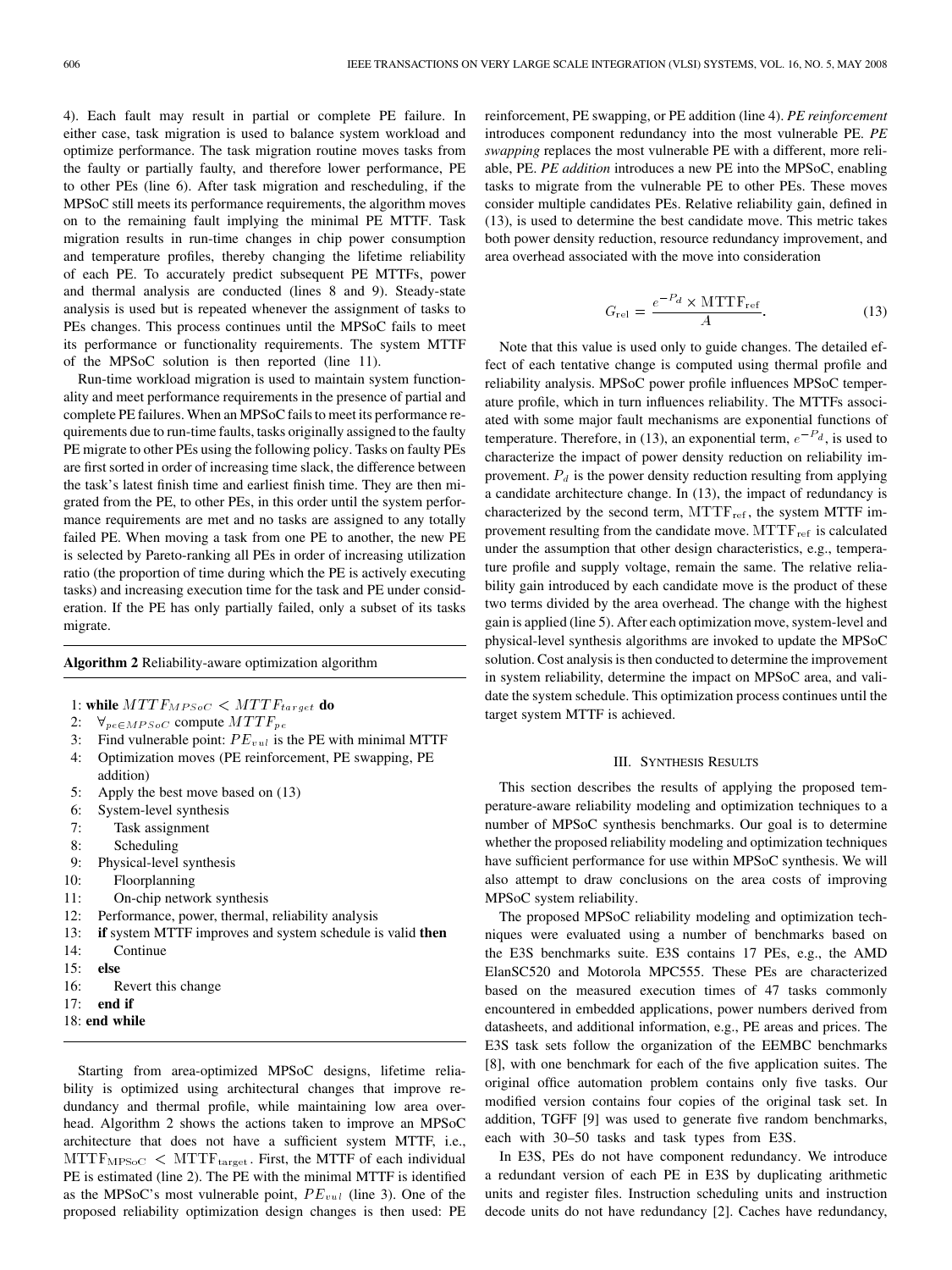

Fig. 2. Solutions produced by reliability optimization algorithm.

i.e., a single fault will reduce performance but the PE will remain operational. We based the impact of redundancy on previous work [2]: area, performance, and power consumption increase by 24%, 25%, and 25%, respectively.

The PEs in E3S have fairly homogeneous energy-delay products. MPSoCs commonly contain heterogeneous PEs. Therefore, for each PE in E3S, we introduced one corresponding PE operating at a higher voltage and another operating at a lower voltage. Note that a maximum of three voltages need to be provided by off-chip regulators. The alpha power law was used to calculate the impact of voltage scaling on performance. A nominal supply voltage of 1.8 V and alpha of 1.3 were used, based on recent short-channel MOSFET characteristics. Therefore, to model high-performance PEs, the supply voltage was scaled to 2.5 V, the performance increased by 25%, and the power consumption increased to 2.4×. To model low-power PEs, the supply voltage was scaled to 1.28 V, performance was increased by 25%, and power consumption was decreased to  $0.38 \times$ .

In order to determine the effectiveness and efficiency of the proposed reliability optimization techniques, it was necessary to start from an existing architecture. We used a parallel recombinative simulated annealing system synthesis algorithm, i.e., an evolutionary algorithm, to produce area-optimized solutions that adhere to functionality and timing constraints. The optimization infrastructure was described and validated in a number of publications, the most complete of which is a Ph.D. dissertation [10].

Fig. 2 illustrates the solutions produced by the proposed reliability optimization techniques for all ten benchmarks. In Fig. 2, for each benchmark, the initial area-optimized solution appears at the left-most point of the line associated with the benchmark. We continued to apply the optimization moves described in Section II-B2 until seven subsequent moves did not significantly improve system MTTF. In effect, area is being spent for improvements in thermal profile, PE-level redundancy and MPSoC-level redundancy, thereby identifying solutions near the area-reliability Pareto-optimal curve. Each run finished in less than 1500 s on a 2.2-GHz Athlon XP processor. Table I shows the average system MTTF improvement over initial area-optimized solutions under different area overhead constraints for all ten benchmarks. These results illustrate two key points about the reliable application-specific MPSoC synthesis problem.

As indicated by the super-linear dependence of area on MTTF, reliability comes at some cost in area but this cost is initially small, per year improvement in MTTF. Note that, in Fig. 2, area is plotted on a logarithmic scale. As shown in Table I, improving the average system

TABLE I SYSTEM MTTF IMPROVEMENT UNDER AREA BOUND

| Area          | <b>MTTF</b> | Area          | MTTF       | Area          | <b>MTTF</b> |
|---------------|-------------|---------------|------------|---------------|-------------|
| bound $(\% )$ | gain $(\%)$ | bound $(\% )$ | gain $(\%$ | bound $(\% )$ | gain $(\%)$ |
| 0.0           | 40.0        | 15.0          | 180.0      | 30.0          | 457.0       |
| 5.0           | 85.0        | 20.0          | 240.0      | 35.0          | 468.0       |
| 10.0          | 180.0       | 25.0          | 436.0      | 40.0          | 470.0       |

The MTTF improvement for each area bound is computed by selecting the highest-MTTF solution for each benchmark that honors the area bound and computing the average of these MTTF improvements.

MTTF over all benchmarks by 40%, 85%, and 180% results in maximum area overheads of 0.0%, 5.0%, and 10.0%. The proposed techniques are sometimes able to improve MTTF without area overhead because they indirectly result in new floorplans that are more compact than the previous floorplan. However, this is rarely the case and can be viewed as noise. The initial solutions are optimized for area; they tend to have high power densities and temperatures. As a result, the temperature-dependent fault rate is high. Area-optimized solutions also have low resource redundancy, i.e., a single hardware fault will often cause system failure. In addition, vulnerable points, i.e., hot, non-redundant PEs, normally exist in these systems. Therefore, for area-optimized initial solutions, the system reliability can be improved at low area cost. The proposed reliability optimization algorithm introduces PEs with lower power densities and/or replaces non-redundant PEs with redundant ones, thereby optimizing thermal properties and allowing the system to continue operating despite some runtime hardware faults.

As system MTTF increases, the area penalty associated with further improving system reliability increases, i.e., the areas of these application-specific MPSoCs are superlinearly dependent on MTTF. As shown in Table I, the proposed reliability optimization algorithm achieves a significant 436% average system MTTF improvement with a maximum area overhead of 25%. Further improvements to system MTTF become prohibitively costly. This can be explained in the following way. PE failure cumulative distribution functions are non-decreasing. For some large duration, there is a low probability that any PE will operate without a fault. As a result, at very large MTTFs, adding PEs or reinforcing a subset of existing PEs with redundant components has little impact on MTTF.

## IV. CONCLUSION

This paper has described techniques for estimating and optimizing MPSoC system MTTF in the presence of temperature-dependent permanent fault processes. The proposed model allows efficient calculation of the expected duration of functionally correct and adequate performance MPSoC operation. It considers the effects of multiple temperature-dependent fault processes, wear, MPSoC architecture, and resource redundancy. Domain-specific reliability optimization algorithms that exploit redundancy and thermal profile optimization were proposed. Experimental results indicate that the resulting system is capable of substantially improving MPSoC system MTTF at a small cost in area, compared to area-optimized solutions.

### **REFERENCES**

- [1] A. K. Coskun, T. S. Rosing, K. Mihic, G. De Micheli, and Y. Leblebici, "Analysis and optimization of MPSoC reliability," *J. Low Power Electron.*, pp. 56–69, Apr. 2006.
- [2] J. Srinivasan, S. V. Adve, P. Bose, and J. A. Rivers, " Exploiting structural duplication for lifetime reliability enhancement," in *Proc. Int. Symp. Comput. Arch.*, Jun. 2005, pp. 520–531.